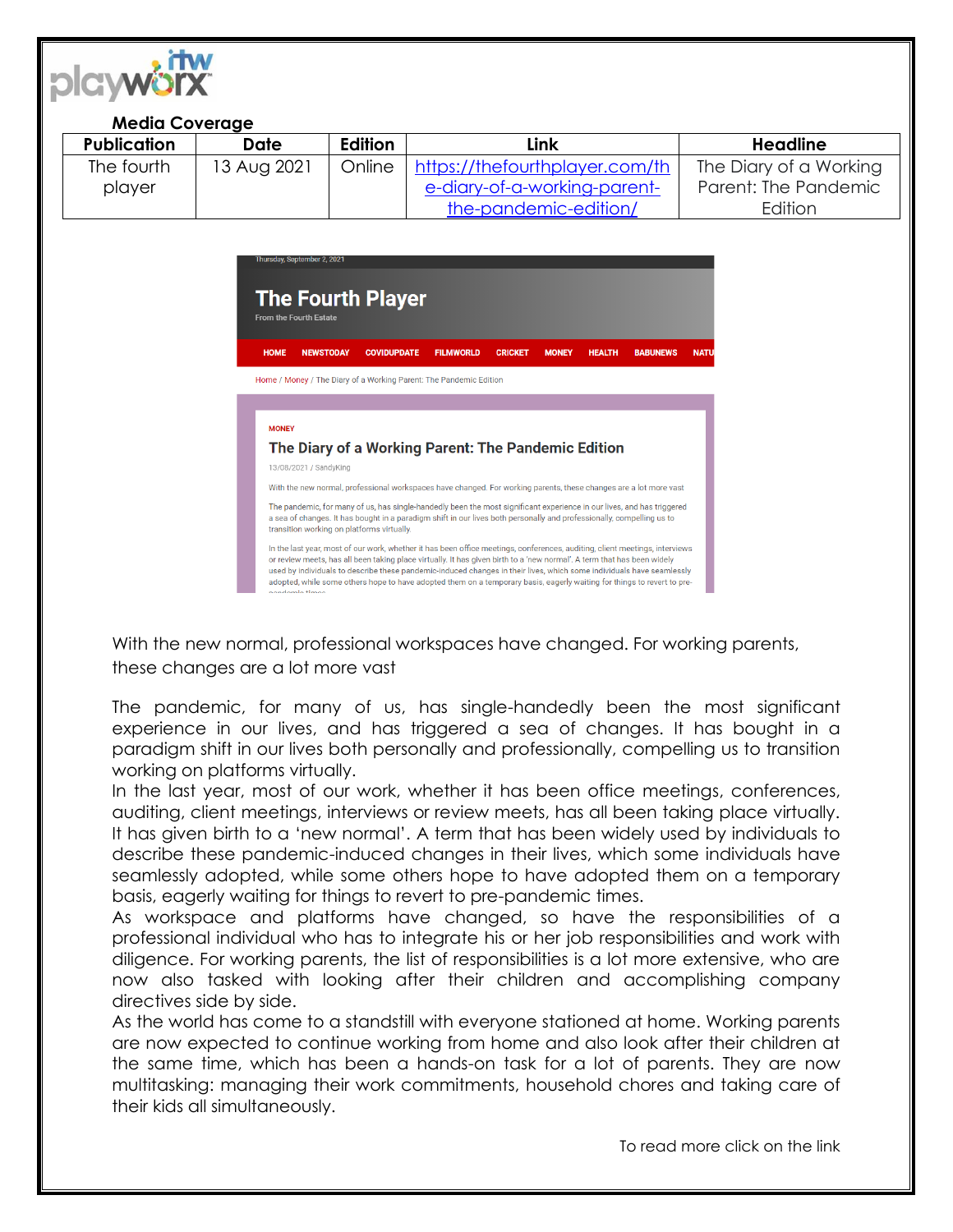

Considering that kids also attend school on a virtual platform, they often require their parents' assistance in navigating the medium and other school activities. Parents are now also sharing the load with schoolteachers and are now obligated to supervise their kids when in class. In the absence of a physical teacher, they have to ensure that the kid completes their class work, home assignment, school projects and submits it to the teacher on time. With outdoor visits and playing also being restricted, younger kids mostly tend to turn to their parents to be entertained, which may happen to clash with their busy work schedules.

Initially, many parents struggled with finding their footing and their balance in this newly introduced environment. Quite a few have found it overwhelming, managing these exhaustive lists of duties and doing justice to them. However, with time passing, some individuals have found their balance in juggling work and making time for their kids.

Some organised steps can ease the work and help in balancing the same.

## Scheduling and Routine

The key to effective management lies in scheduling. Parents must work out a comprehensive schedule and must stick to it. The schedule must have the entire day planned out with time allotted for the different tasks for both parent and children. With working from home, many times employees end up working past their designated work hours. However, one must make time for their children throughout the day.

Ensure that all your deadlines and work commitments are timely adhered to. Periodically take short breaks in between to keep an eye child and interact with them. Try fitting in small activities that you can play with the kids. This will not only help you spend time with your kids but would also give you a power break from work. It can be a great exercise for your kids and can help you bond with them.

## Divide Household Chores

Dividing household chores with all family members, including kids, will give them a sense of responsibility. This will give them a task and an activity to look forward to and will also help them understand the importance of sharing responsibilities. The child, based on their age, can be tasked to lend their hands in doing the chores. It may be as simple as folding clothes or wiping down surfaces. This way they are also treated equally and have something fruitful to do in their free time.

## Designated Workspaces

With work transitioned virtually and everyone stationed at home, it is important that boundaries are drawn, and everyone has a designated workspace. Whether it is your spouse working or kids attending school, make sure that each individual in the family has their own space to work or attend school from. This space should allow them to work peacefully, and members should not disturb them while they are working, which should be applicable to both parents and children.

Drawing these invisible boundaries is essential for all while working from home. This way parents can work efficiently without kids disturbing them. Similarly, kids can also attend classes without parents' interference. Although, they should be allowed to ask for assistance if they require it.

The past year has been full of surprises and challenges thrown our way. We have had to adapt to changing environments and don new responsibilities, but it has also given us the opportunity to stay closer to our family and spend more time with them. It has also been a learning experience for many where we have either learnt a new skill or technology. Even grandparents are now adopting technology and becoming 'techsavvy' with their grandchildren's assistance. They are getting hands-on help in exploring

To read more click on the link